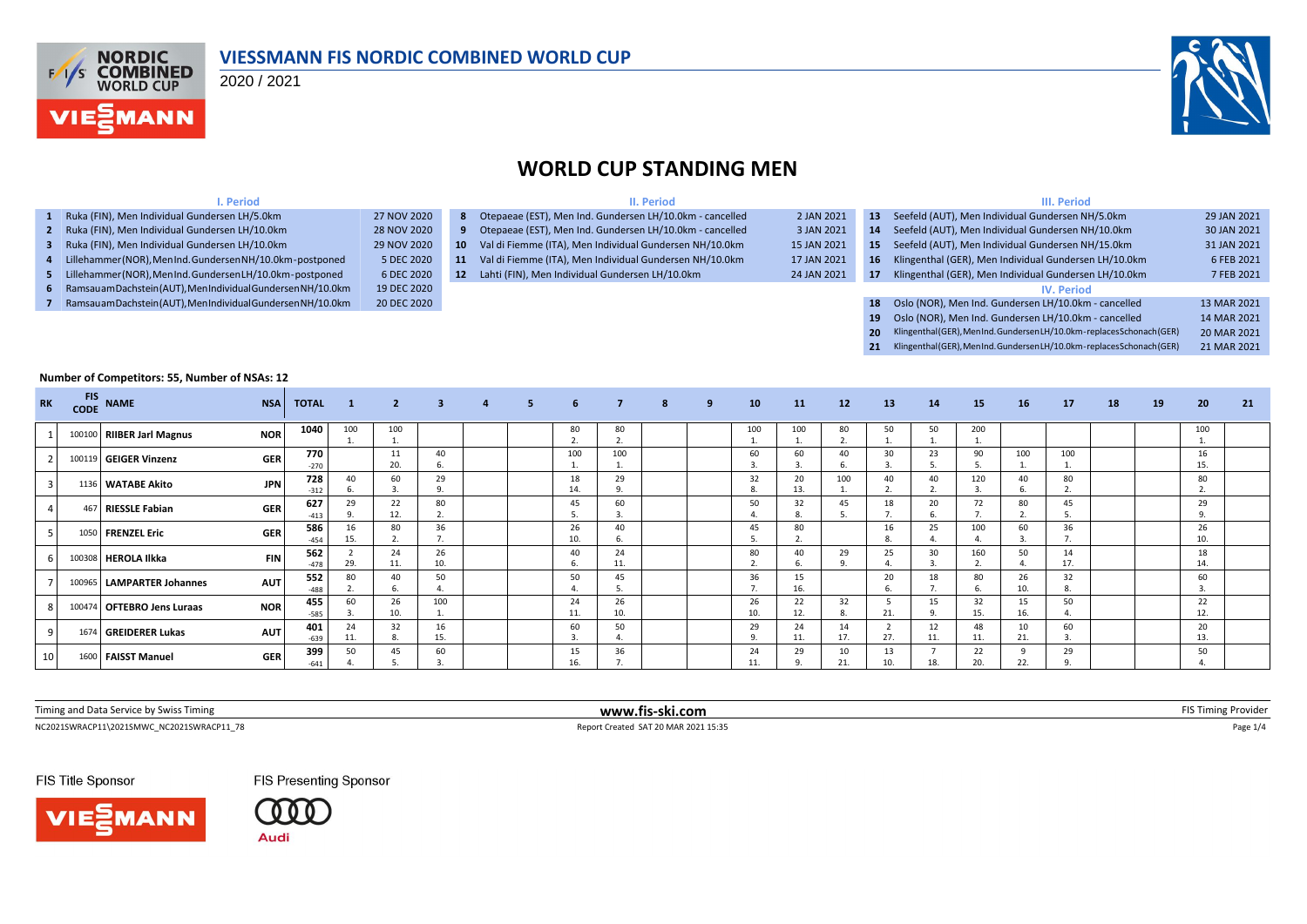

2020 / 2021



# **WORLD CUP STANDING MEN**

| <b>RK</b> | <b>FIS</b><br><b>CODE</b> | <b>NAME</b>                 | <b>NSA</b> | <b>TOTAL</b>  | $\mathbf{1}$                   | $\overline{2}$        | з                     |  |                       |                       | q | 10                    | 11                    | 12                    | 13                    | 14                             | 15                    | 16                    | 17                    | 18 | 19 | 20                    | 21 |
|-----------|---------------------------|-----------------------------|------------|---------------|--------------------------------|-----------------------|-----------------------|--|-----------------------|-----------------------|---|-----------------------|-----------------------|-----------------------|-----------------------|--------------------------------|-----------------------|-----------------------|-----------------------|----|----|-----------------------|----|
| 11        |                           | 590 RYDZEK Johannes         | <b>GER</b> | 356<br>$-684$ | 11<br>20.                      | 36<br>7.              | 14<br>17.             |  | 22<br>12.             | 8<br>23.              |   |                       | 10<br>21.             | 50<br>$\mathbf{4}$    | 11<br>12.             | 11<br>12.                      | 58<br>9.              | 45<br>5.              | 40<br>6.              |    |    | 40<br>6.              |    |
| 12        |                           | 100002 GRAABAK Joergen      | <b>NOR</b> | 324<br>$-716$ | 26<br>10.                      | 9<br>22.              | $\overline{7}$<br>24. |  | 36<br>7.              | 9<br>22.              |   | 40<br>6.              | 50<br>4.              | 36<br>7.              | 12<br>11.             | 16<br>8.                       | 64<br>8.              | 18<br>14.             |                       |    |    | 30.                   |    |
| 13        |                           | 100547 YAMAMOTO Ryota       | <b>JPN</b> | 263<br>$-777$ | 32<br>8.                       | 8<br>23.              |                       |  | $\overline{2}$<br>29. | 13<br>18.             |   | - 9<br>22.            | 8<br>23.              | 60<br>$\overline{3}$  | - 8<br>16.            | -6<br>20.                      | 28<br>17.             | 29<br>9               | 24<br>11.             |    |    | 36<br>7.              |    |
| 14        |                           | 100529 BJOERNSTAD Espen     | <b>NOR</b> | 239<br>$-801$ |                                |                       |                       |  | 16<br>15.             | 32<br>8.              |   | 20<br>13.             | 36<br>7.              | 24<br>11.             | 23<br>-5.             | 9<br>14.                       | 40<br>13.             | 14<br>17.             | 15<br>16.             |    |    | 10<br>21.             |    |
| 15        | 1821                      | <b>WEBER Terence</b>        | <b>GER</b> | 225<br>$-815$ | 18<br>14.                      | $\overline{4}$<br>27. | 15<br>16.             |  | 32<br>8.              | 11<br>20.             |   | $\overline{2}$<br>29. | 12<br>19.             | 26<br>10.             | 9<br>14.              | 10<br>13.                      | 30<br>16.             | 32<br>8.              | 13<br>18.             |    |    | 11<br>20.             |    |
| 16        |                           | 100025 ANDERSEN Espen       | <b>NOR</b> | 183<br>$-857$ | $\overline{\mathbf{3}}$<br>28. | 12<br>19.             | 13<br>18.             |  |                       | 6<br>25.              |   |                       |                       |                       | - 5<br>22.            | 13<br>10.                      | 52<br>10.             | 16<br>15.             | 18<br>14.             |    |    | 45<br>5.              |    |
| 17        |                           | 100439 HIRVONEN Eero        | <b>FIN</b> | 181<br>$-859$ | 14<br>17.                      | 18<br>14.             | 32<br>8.              |  | 29<br>9.              | 22<br>12.             |   | 22<br>12.             | 26<br>10.             |                       |                       |                                |                       | 8<br>23.              | 10<br>21.             |    |    |                       |    |
| 18        |                           | 100167 ILVES Kristjan       | <b>EST</b> | 176<br>$-864$ | 45<br>5.                       | 13<br>18.             | 45<br>- 5.            |  |                       | $\overline{2}$<br>29. |   | $\overline{a}$<br>27. | $\overline{2}$<br>29. |                       | 1<br>30.              | $\overline{4}$<br>23.          | 18<br>22.             | 22<br>12.             | $\overline{7}$<br>24. |    |    | 13<br>18.             |    |
| 19        |                           | 592 KLAPFER Lukas           | <b>AUT</b> | 167<br>$-873$ |                                |                       |                       |  | $\overline{7}$<br>24. | 18<br>14.             |   | 8<br>23.              | 14<br>17.             | 11<br>20.             | $\overline{7}$<br>17. | 8<br>16.                       | 44<br>12.             | 13<br>18.             | 22<br>12.             |    |    | 15<br>16.             |    |
| 20        |                           | 1868 FRITZ Martin           | <b>AUT</b> | 160<br>$-880$ |                                |                       | 8<br>23.              |  | 13<br>18.             | 20<br>13.             |   | 15<br>16.             | 16<br>15.             | 6<br>25.              |                       | 8<br>15.                       | 36<br>14.             | 12<br>19.             | 12<br>19.             |    |    | 14<br>17.             |    |
| 21        |                           | 1671 SEIDL Mario            | <b>AUT</b> | 154<br>$-886$ | 36<br>7.                       | 14<br>17.             | 11<br>20.             |  | $\overline{4}$<br>27. | 1<br>30.              |   | 14<br>17.             |                       | 20<br>13.             | $\mathbf{A}$<br>24.   | 1<br>29.                       |                       | 6<br>25.              | 11<br>20.             |    |    | 32<br>8.              |    |
| 22        | 1700                      | <b>WATABE Yoshito</b>       | <b>JPN</b> | 147<br>$-893$ | 22<br>12.                      | 29<br>9.              | 12<br>19.             |  | 20<br>13.             |                       |   | 11<br>20.             |                       | 18<br>14.             |                       |                                |                       | $\overline{7}$<br>24. | 26<br>10.             |    |    | $\overline{2}$<br>29. |    |
| 23        |                           | 1761 JOEBSTL Thomas         | <b>AUT</b> | 138<br>$-902$ | 13<br>18.                      | 16<br>15.             | 22<br>12.             |  | 12<br>19.             | -5<br>26.             |   | 16<br>15.             | 1<br>30.              | 9<br>22.              | 15<br>9.              | $\overline{\mathbf{3}}$<br>25. | 12<br>25.             | -1<br>30.             | -8<br>23.             |    |    | -5<br>26.             |    |
| 24        |                           | 100434 MUEHLETHALER Laurent | <b>FRA</b> | 128<br>$-912$ |                                |                       |                       |  |                       |                       |   |                       | $\overline{7}$<br>24. | 16<br>15.             | 10<br>13.             | $\overline{7}$<br>17.          | 26<br>18.             | 36<br>7.              | $\overline{2}$<br>29. |    |    | 24<br>11.             |    |
| 25        |                           | 1029 PITTIN Alessandro      | <b>ITA</b> | 112<br>$-928$ |                                |                       |                       |  | 8<br>23.              | 16<br>15.             |   | 18<br>14.             | 45<br>5.              | $\overline{2}$<br>29. |                       | $\overline{\mathbf{3}}$<br>26. | 20<br>21.             |                       |                       |    |    |                       |    |
| 26        |                           | 1706 REHRL Franz-Josef      | <b>AUT</b> | 94<br>$-946$  | 20<br>13.                      | 50                    | 24<br>11.             |  |                       |                       |   |                       |                       |                       |                       |                                |                       |                       |                       |    |    |                       |    |
| 27        | 100797                    | <b>OFTEBRO Einar Luraas</b> | <b>NOR</b> | 85<br>$-955$  | $\overline{a}$<br>27.          | 15<br>16.             | - 9<br>22.            |  | 10<br>21.             | 15<br>16.             |   |                       |                       |                       | -6<br>19.             | 2<br>27.                       | $\overline{4}$<br>29. | 20<br>13.             |                       |    |    |                       |    |
| 28        |                           | 1562 COSTA Samuel           | <b>ITA</b> | 85<br>$-955$  | 15<br>16.                      | 20<br>13.             | 10<br>21.             |  |                       |                       |   |                       | 11<br>20.             | 12<br>19.             |                       | $\overline{2}$<br>28.          | 6<br>28.              |                       |                       |    |    | 9<br>22.              |    |

Timing and Data Service by Swiss Timing **www.fis-ski.com www.fis-ski.com** FIS Timing Provider

 $\small \textsf{NC20215WWACP11\_20215WWC\_NC20215WRACP11\_78} \textcolor{red}{p_{\textsf{B}}}=2/4 \textcolor{red}{\textsf{R}}=2/4$ 

FIS Title Sponsor



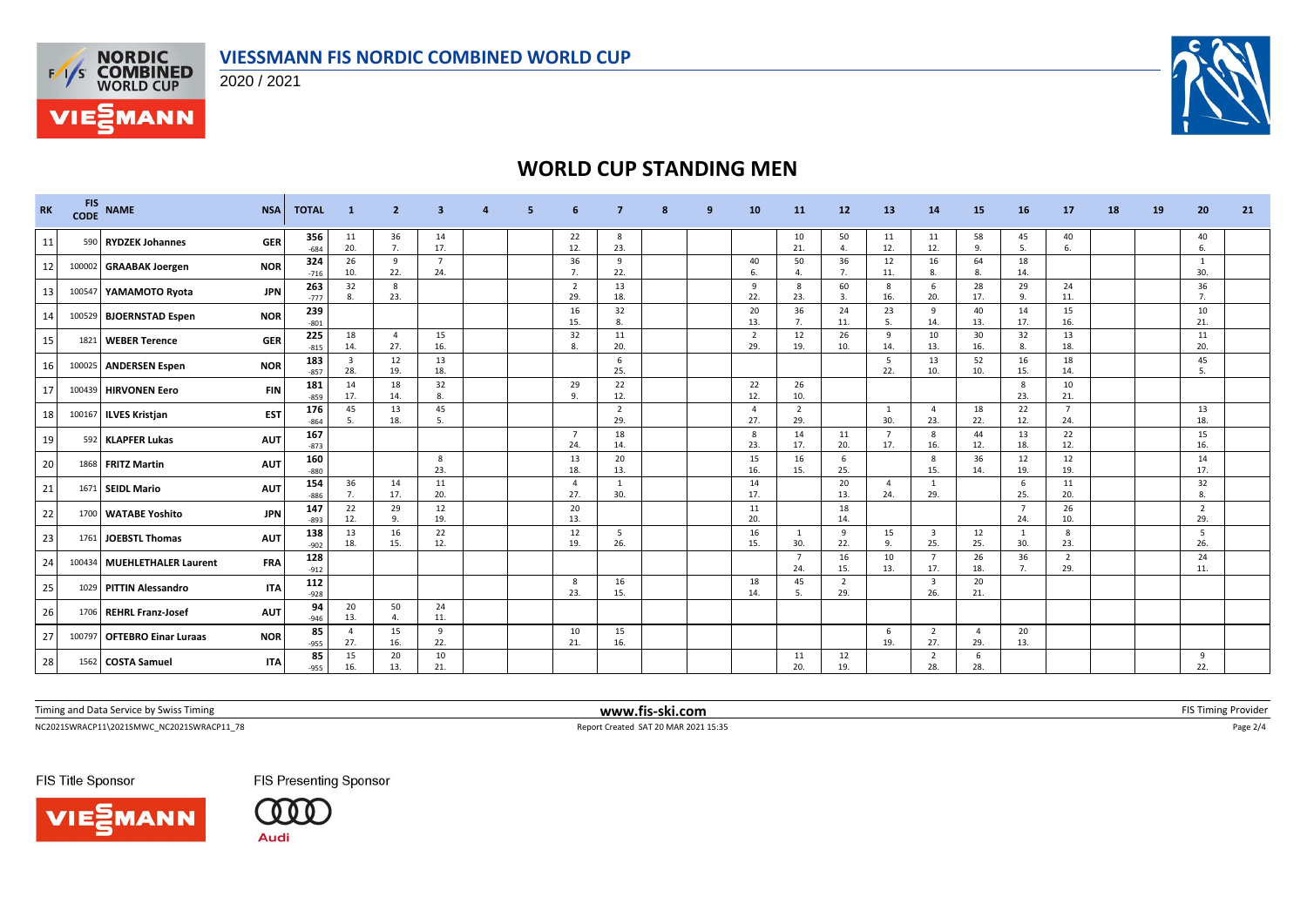

2020 / 2021



# **WORLD CUP STANDING MEN**

| <b>RK</b> | <b>FIS</b><br><b>CODE</b> | <b>NAME</b>                    | <b>NSA</b> | <b>TOTAL</b>  | $\blacksquare$        | $\overline{2}$                 | 3                     | 5 | 6                              |                       | 9 | 10                             | <b>11</b>                      | 12                    | 13                    | <b>14</b>             | 15                    | 16                             | <b>17</b>  | 18 | 19 | 20                    | 21 |
|-----------|---------------------------|--------------------------------|------------|---------------|-----------------------|--------------------------------|-----------------------|---|--------------------------------|-----------------------|---|--------------------------------|--------------------------------|-----------------------|-----------------------|-----------------------|-----------------------|--------------------------------|------------|----|----|-----------------------|----|
| 29        |                           | 100566 SKOGLUND Andreas        | <b>NOR</b> | 81<br>-959    | 9<br>22.              | 10<br>21.                      | 20<br>13.             |   |                                | 3<br>28.              |   | 13<br>18.                      | 18<br>14.                      | 8<br>23.              |                       |                       |                       |                                |            |    |    |                       |    |
| 30        |                           | 759 NAGAI Hideaki              | <b>JPN</b> | 66<br>$-974$  | 1<br>30.              |                                | -5<br>26.             |   | 6<br>25.                       | $\overline{4}$<br>27. |   | $\mathbf{1}$<br>30.            |                                | 13<br>18.             | $\overline{7}$<br>18. | 5<br>22.              | 8<br>27.              | 5<br>26.                       | - 5<br>26. |    |    | 6<br>25.              |    |
| 31        |                           | 100323 GERARD Antoine          | <b>FRA</b> | 64<br>$-976$  | 10<br>21.             |                                | $\overline{4}$<br>27. |   |                                |                       |   |                                | 6<br>25.                       | 15<br>16.             | 8<br>15.              | 5<br>21.              | 16<br>23.             |                                |            |    |    |                       |    |
| 32        |                           | 1413 KROG Magnus               | <b>NOR</b> | 61<br>$-979$  |                       |                                | 6<br>25.              |   |                                |                       |   | 5<br>26.                       | 13<br>18.                      | 22<br>12.             | $\mathbf{1}$<br>29.   | $\overline{4}$<br>24. | 10<br>26.             |                                |            |    |    |                       |    |
| 33        |                           | 100357 SCHMID Julian           | <b>GER</b> | 59<br>$-981$  |                       |                                |                       |   | 9<br>22.                       | 10<br>21.             |   |                                |                                | 1<br>30.              |                       |                       |                       | 11<br>20.                      | 20<br>13.  |    |    | 8<br>23.              |    |
| 34        |                           | 100666 RETTENEGGER Stefan      | <b>AUT</b> | 55<br>$-985$  |                       |                                |                       |   | 11<br>20.                      |                       |   | 6<br>25.                       | 5<br>26.                       |                       | 3<br>26.              | 6<br>19.              | 24<br>19.             |                                |            |    |    |                       |    |
| 35        |                           | 100280 PORTYK Tomas            | <b>CZE</b> | 47<br>$-993$  | 8<br>23.              | 7<br>24.                       |                       |   | 14<br>17                       | 14<br>17.             |   |                                |                                |                       |                       |                       |                       |                                |            |    |    | $\overline{4}$<br>27. |    |
| 36        |                           | 100460 KOSTNER Aaron           | <b>ITA</b> | 34<br>$-1006$ | 12<br>19.             | 1<br>30.                       |                       |   |                                |                       |   |                                |                                |                       |                       |                       |                       |                                | 9<br>22.   |    |    | 12<br>19.             |    |
| 37        |                           | 1760 ORTER Philipp             | <b>AUT</b> | 33<br>$-1007$ | 5<br>26.              | 5<br>26.                       |                       |   |                                |                       |   |                                |                                |                       | 6<br>20.              |                       | 14<br>24.             | $\overline{\mathbf{3}}$<br>28. |            |    |    |                       |    |
| 38        |                           | 100314 RIIBER Harald Johnas    | <b>NOR</b> | 31<br>$-1009$ | $\overline{7}$<br>24. |                                | 18<br>14.             |   |                                |                       |   |                                |                                |                       |                       |                       |                       |                                | 6<br>25.   |    |    |                       |    |
| 39        |                           | 1439 FLETCHER Taylor           | <b>USA</b> | 31<br>$-1009$ |                       |                                |                       |   | - 5<br>26.                     | $\overline{7}$<br>24. |   | 12<br>19.                      |                                | $\overline{7}$<br>24. |                       |                       |                       |                                |            |    |    |                       |    |
| 40        |                           | 100316 TILLER Simen            | <b>NOR</b> | 24<br>$-1016$ |                       |                                |                       |   |                                |                       |   |                                |                                |                       |                       |                       |                       | 24<br>11.                      |            |    |    |                       |    |
| 41        |                           | 1774 BUZZI Raffaele            | <b>ITA</b> | 21<br>$-1019$ |                       | $\overline{2}$<br>29.          | $\overline{2}$<br>29. |   |                                |                       |   | $\overline{7}$<br>24.          | $\overline{\mathbf{3}}$<br>28. | - 5<br>26.            |                       |                       | $\overline{2}$<br>30. |                                |            |    |    |                       |    |
| 42        |                           | 100799 NAESVOLD Leif Torbjoern | <b>NOR</b> | 20<br>$-1020$ |                       |                                |                       |   |                                |                       |   |                                |                                |                       |                       |                       |                       | - 4<br>27.                     | 16<br>15.  |    |    |                       |    |
| 43        |                           | 100269 VYTRVAL Jan             | <b>CZE</b> | 16<br>$-1024$ |                       |                                |                       |   | 1<br>30.                       | 12<br>19.             |   | $\overline{\mathbf{3}}$<br>28. |                                |                       |                       |                       |                       |                                |            |    |    |                       |    |
| 44        |                           | 100588 REPONEN Perttu          | <b>FIN</b> | 15<br>$-1025$ |                       | $\overline{\mathbf{3}}$<br>28. |                       |   | $\overline{\mathbf{3}}$<br>28. |                       |   |                                | 9<br>22.                       |                       |                       |                       |                       |                                |            |    |    |                       |    |
| 45        |                           | 100811 FLATLA Kasper Moen      | <b>NOR</b> | 14<br>$-1026$ |                       |                                |                       |   |                                |                       |   | 10<br>21.                      | $\overline{4}$<br>27.          |                       |                       |                       |                       |                                |            |    |    |                       |    |
| 46        |                           | 100184 LANGE Jakob             | <b>GER</b> | 11<br>$-1029$ |                       | 6<br>25.                       | 3<br>28.              |   |                                |                       |   |                                |                                |                       |                       |                       |                       | $\overline{2}$<br>29.          |            |    |    |                       |    |

Timing and Data Service by Swiss Timing **www.fis-ski.com www.fis-ski.com** FIS Timing Provider

 $\small \textsf{NC20215WWACP11\_20215WWC\_NC20215WRACP11\_78} \textcolor{red}{\bullet} 3/4$ 

FIS Title Sponsor





FIS Presenting Sponsor